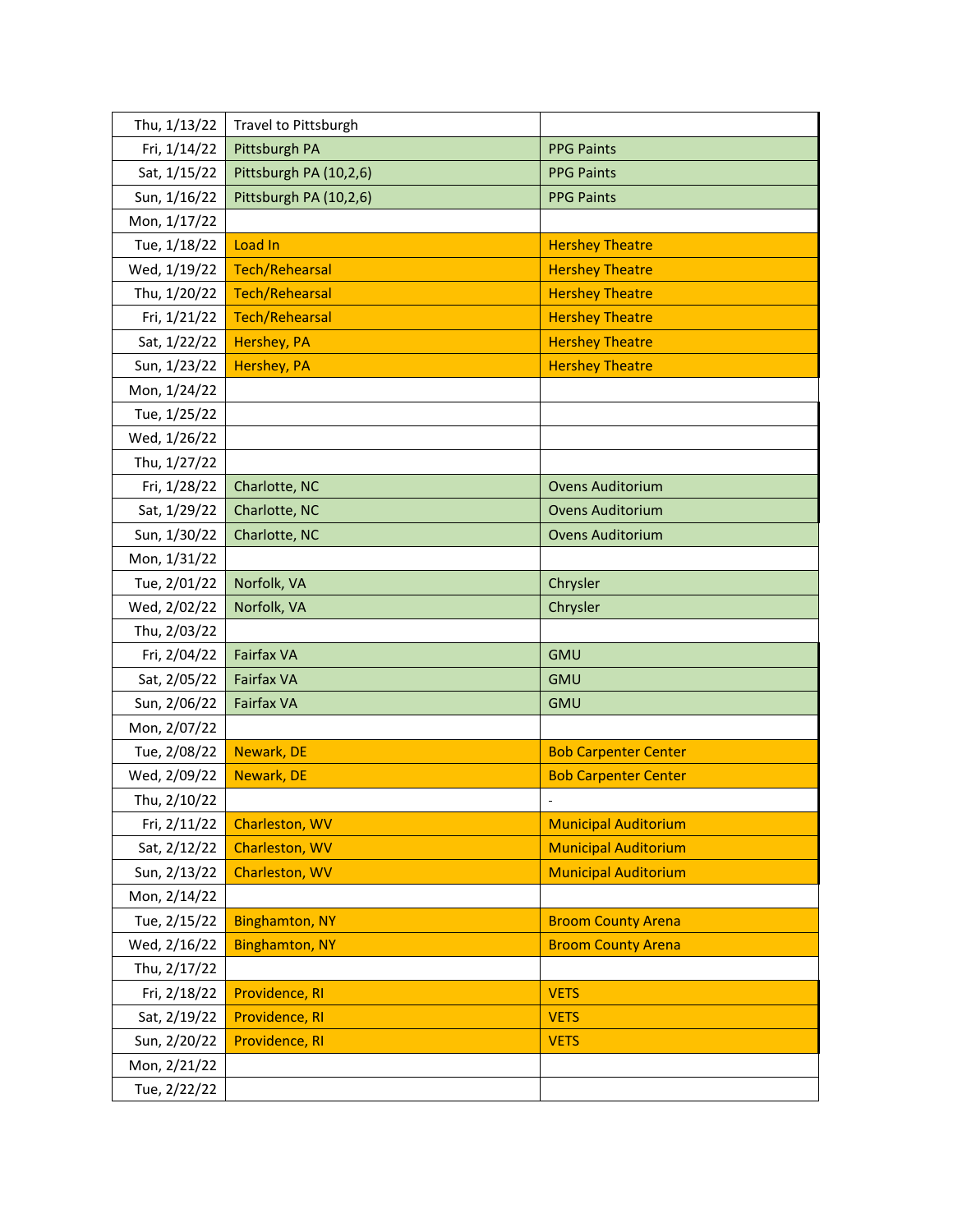| Wed, 2/23/22 |                        |                                  |
|--------------|------------------------|----------------------------------|
| Thu, 2/24/22 |                        |                                  |
| Fri, 2/25/22 | Indianapolis, IN       | <b>Murat</b>                     |
| Sat, 2/26/22 | Indianapolis, IN       | <b>Murat</b>                     |
| Sun, 2/27/22 | Indianpolis, IN        | <b>Murat</b>                     |
| Mon, 2/28/22 |                        |                                  |
| Tue, 3/01/22 | South Bend, IN         | <b>Morris PAC</b>                |
| Wed, 3/02/22 | South Bend, IN         | <b>Morris PAC</b>                |
| Thu, 3/03/22 |                        |                                  |
| Fri, 3/04/22 | Detroit, MI            | Fox                              |
| Sat, 3/05/22 | Detroit, MI            | Fox                              |
| Sun, 3/06/22 | Detroit, MI            | Fox                              |
| Mon, 3/07/22 |                        |                                  |
| Tue, 3/08/22 | Dayton, OH             | <b>Nutter Center</b>             |
| Wed, 3/09/22 | Dayton, OH             | <b>Nutter Center</b>             |
| Thu, 3/10/22 |                        |                                  |
| Fri, 3/11/22 | Hoffman Estates, IL    | <b>NOW Arena</b>                 |
| Sat, 3/12/22 | Hoffman Estates, IL    | <b>NOW Arena</b>                 |
| Sun, 3/13/22 | Hoffman Estates, IL    | <b>NOW Arena</b>                 |
| Mon, 3/14/22 |                        |                                  |
| Tue, 3/15/22 |                        |                                  |
| Wed, 3/16/22 |                        |                                  |
| Thu, 3/17/22 |                        |                                  |
| Fri, 3/18/22 | Raleigh, NC            | <b>Duke Energy Center for PA</b> |
| Sat, 3/19/22 | Raleigh, NC            | <b>Duke Energy Center for PA</b> |
| Sun, 3/20/22 | Raleigh, NC            | <b>Duke Energy Center for PA</b> |
| Mon, 3/21/22 |                        |                                  |
| Tue, 3/22/22 | Lexington, KY          | <b>RUPP Arena</b>                |
| Wed, 3/23/22 | Lexington, KY          | <b>RUPP Arena</b>                |
| Thu, 3/24/22 |                        |                                  |
| Fri, 3/25/22 | <b>Columbus OH</b>     | <b>Schott</b>                    |
| Sat, 3/26/22 | <b>Columbus OH</b>     | <b>Schott</b>                    |
| Sun, 3/27/22 | <b>Columbus OH</b>     | <b>Schott</b>                    |
| Mon, 3/28/22 |                        |                                  |
| Tue, 3/29/22 | Allentown, PA          | <b>PPL Center</b>                |
| Wed, 3/30/22 | Allentown, PA          | <b>PPL Center</b>                |
| Thu, 3/31/22 |                        |                                  |
| Fri, 4/01/22 | <b>Wallingford, CT</b> | <b>Oakdale Theatre</b>           |
| Sat, 4/02/22 | <b>Wallingford, CT</b> | <b>Oakdale Theatre</b>           |
| Sun, 4/03/22 | <b>Wallingford, CT</b> | <b>Oakdale Theatre</b>           |
| Mon, 4/04/22 |                        |                                  |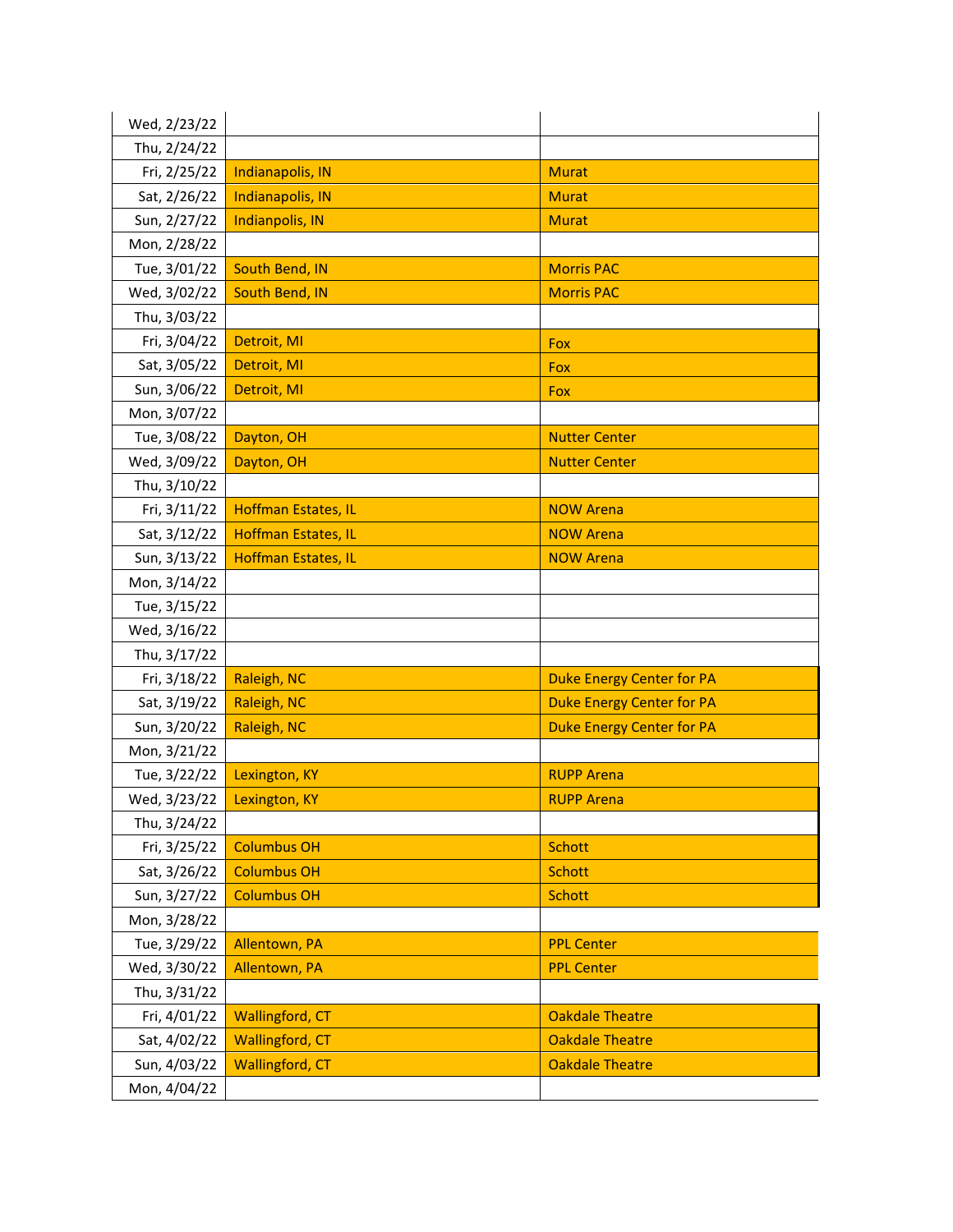| Tue, 4/05/22 | no split!                          |                             |
|--------------|------------------------------------|-----------------------------|
| Wed, 4/06/22 |                                    |                             |
| Thu, 4/07/22 |                                    |                             |
| Fri, 4/08/22 | Minneapolis, MN                    | Orpheum                     |
| Sat, 4/09/22 | Minneapolis, MN                    | Orpheum                     |
| Sun, 4/10/22 | Minneapolis, MN                    | Orpheum                     |
| Mon, 4/11/22 |                                    |                             |
| Tue, 4/12/22 | Rochester, MN                      | <b>Mayo Civic Center</b>    |
| Wed, 4/13/22 | Rochester, MN                      | <b>Mayo Civic Center</b>    |
| Thu, 4/14/22 |                                    |                             |
| Fri, 4/15/22 | St. Louis, MO                      | <b>Stifel</b>               |
| Sat, 4/16/22 | St. Louis, MO                      | <b>Stifel</b>               |
| Sun, 4/17/22 | Dark/Easter                        |                             |
| Mon, 4/18/22 |                                    |                             |
| Tue, 4/19/22 | Ft. Wayne, IN                      | <b>Expo Center</b>          |
| Wed, 4/20/22 | Ft. Wayne, IN                      | <b>Expo Center</b>          |
| Thu, 4/21/22 |                                    |                             |
| Fri, 4/22/22 | <b>Baltimore, MD (4pm Load In)</b> | Hippodrome                  |
| Sat, 4/23/22 | <b>Baltimore, MD</b>               | Hippodrome                  |
| Sun, 4/24/22 | Baltimore, MD                      | Hippodrome                  |
|              |                                    |                             |
| Mon, 4/25/22 |                                    |                             |
| Tue, 4/26/22 | <b>Reading, PA</b>                 | <b>Santander Arena</b>      |
| Wed, 4/27/22 | <b>Reading, PA</b>                 | <b>Santander Arena</b>      |
| Thu, 4/28/22 |                                    |                             |
| Fri, 4/29/22 | Cincinnati, OH                     | <b>Heritage Bank Center</b> |
| Sat, 4/30/22 | Cincinnati, OH                     | <b>Heritage Bank Center</b> |
| Sun, 5/01/22 | Cincinnati, OH                     | <b>Heritage Bank Center</b> |
| Mon, 5/02/22 |                                    |                             |
| Tue, 5/03/22 | Youngstown, OH                     | <b>Covelli Centre</b>       |
| Wed, 5/04/22 | Youngstown, OH                     | <b>Covelli Centre</b>       |
| Thu, 5/05/22 |                                    |                             |
| Fri, 5/06/22 | <b>Buffalo, NY</b>                 | <b>Shea's PAC</b>           |
| Sat, 5/07/22 | <b>Buffalo, NY</b>                 | <b>Shea's PAC</b>           |
| Sun, 5/08/22 | <b>Buffalo, NY</b>                 | <b>Shea's PAC</b>           |
| Mon, 5/09/22 |                                    |                             |
| Tue, 5/10/22 | <b>Trenton, NJ</b>                 | <b>Cure Arena</b>           |
| Wed, 5/11/22 | <b>Trenton, NJ</b>                 | <b>Cure Arena</b>           |
| Thu, 5/12/22 |                                    |                             |
| Fri, 5/13/22 | Portland, ME                       |                             |
| Sat, 5/14/22 | Portland, ME                       |                             |